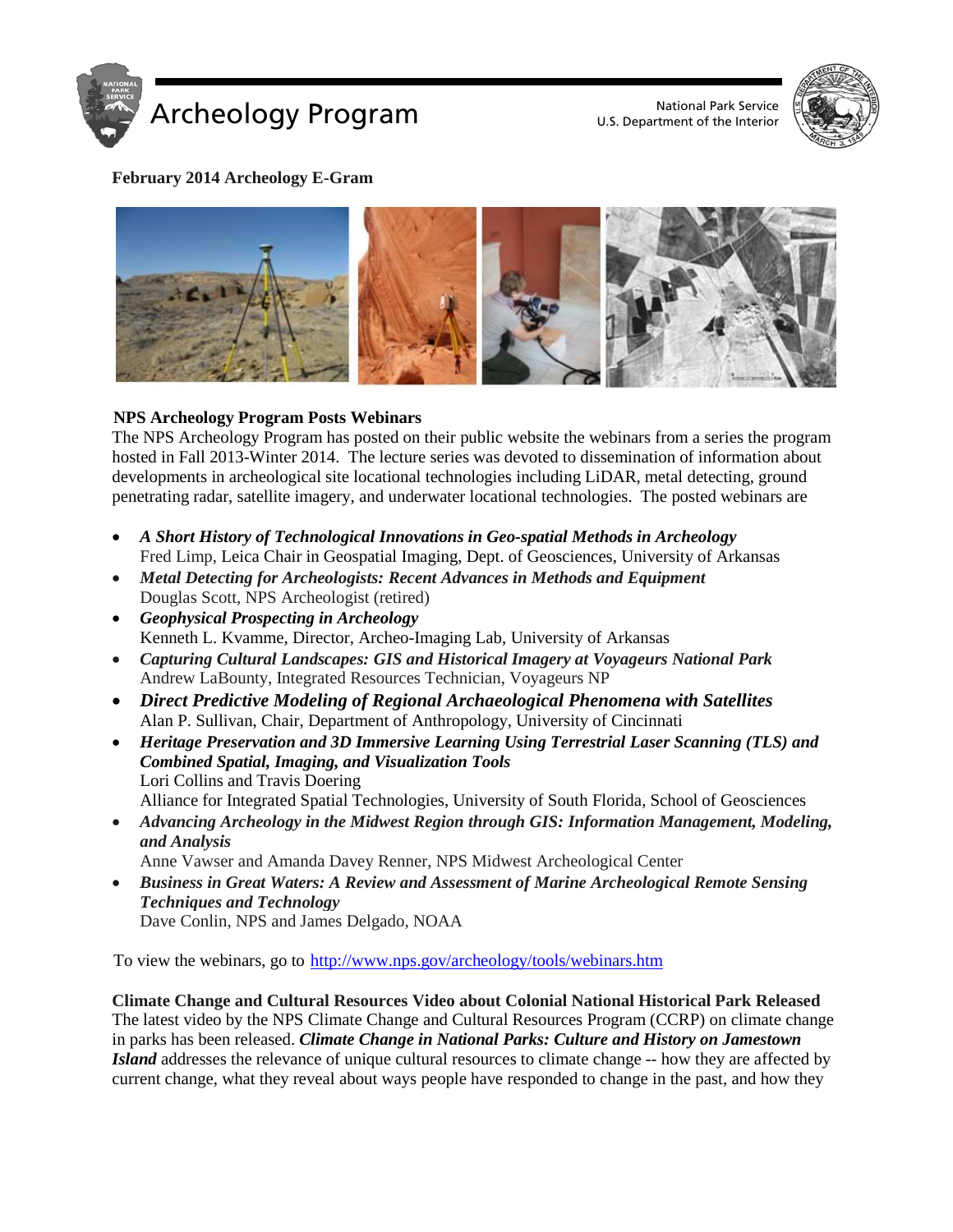can inform the decisions we need to make today and in the future. The episode features Jamestown Island at Colonial NHP.

Jonathan Connolly, Dennis Blanton, Marcy Rockman , Dan Smith, Melanie Pereira, and Dorothy Geyer assisted in the production of the video.

To watch the video, go to<http://www.youtube.com/watch?v=2tm4uW02zCM> It is also available on the multimedia page of the CCRP website, under Climate Conversations: <http://www.nps.gov/subjects/climatechange/photosmultimedia.htm> All the videos can also be viewed through the CCRP YouTube channel: <http://www.youtube.com/channel/UCAeQ9FnOCPjG-KLXf47Xj9Q>

**Contact:** Tim Watkins, 202-513-7189



Sidney King's rendition of the founding of Jamestown (NPS photo)

#### **Conversation with an Archeologist: Julie Steele**

We caught up with Julie Steele at Petersburg National Battlefield Park, where she is the cultural resource manager. She interrupted her busy day to talk to us about the path that led her to this job.

There is a quiet but persistent current of independence that runs through Julie Steele's career. Growing up in Philadelphia, she developed a fascination for colonial and Native American history. But Julie decided on her future profession after a sixth-grade class trip to the University of Pennsylvania Museum of Archeology and Anthropology. She was so taken with Egyptology that she wrote a paper about it for a class assignment. Her teacher said, "That's nice, Julie, maybe your husband will be an archeologist," a comment Julie has not forgotten.

After high school, Julie interned at the National Archives in Washington, DC and lived at the Evangeline Home for Young Working Women. She was an editorial assistant for the journal "Prologue," assigned to the young Herman Viola, who was embarked on a distinguished academic career in Native American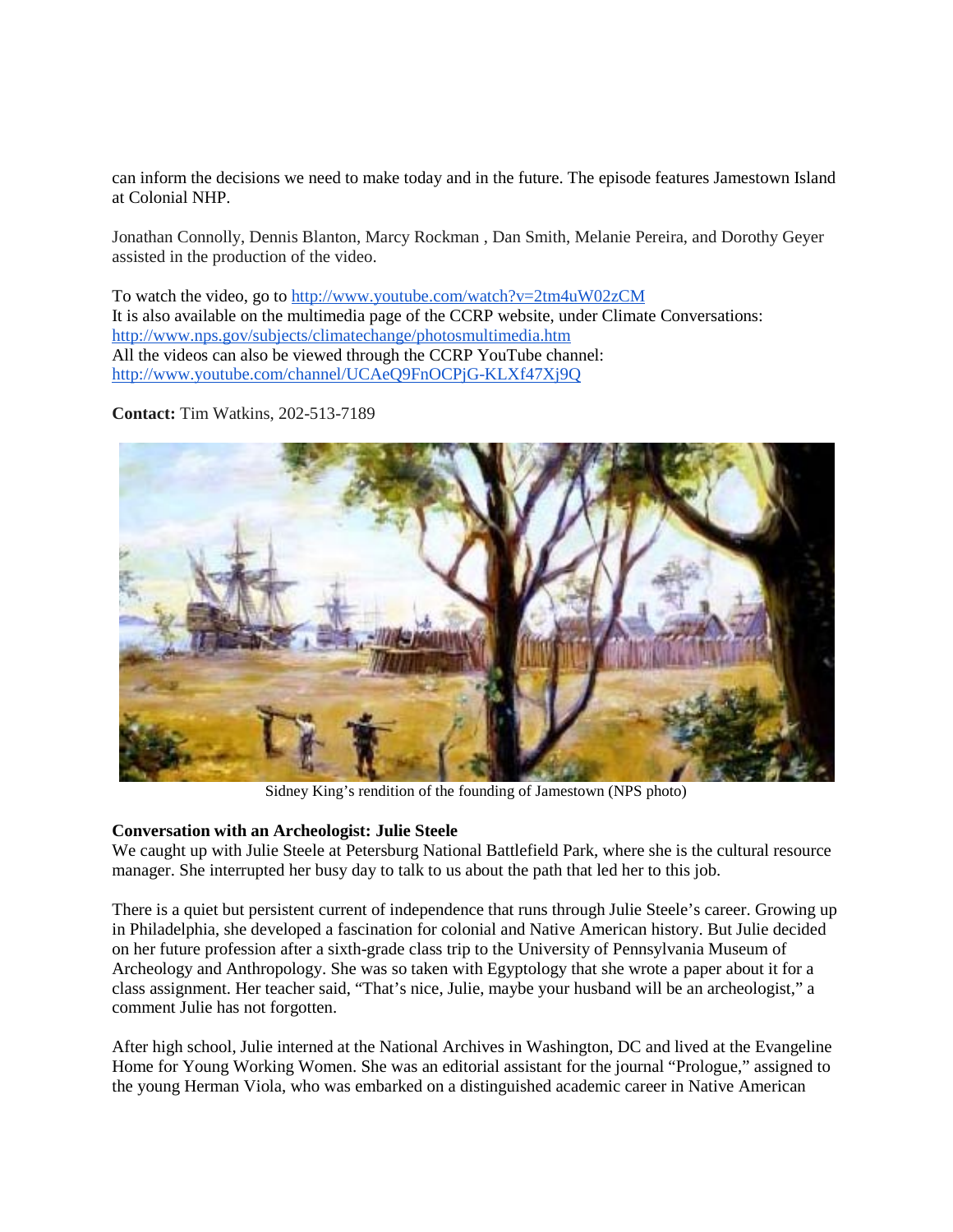history. Julie worked there during all of the summers of undergraduate school at the University of Pennsylvania, but got other housing after that first summer!

During college, Julie volunteered archeological work, including working with John Cotter at Franklin Court. Intending to be a Near Eastern archeologist, she worked in Turkey with Jacques Bordaz, and was slated to go to Libya, plans that were interrupted by Kaddafi. She applied to work with archeologists on the Alaskan pipeline and was accepted, that is, so long as she could get to Alaska within the week. Julie borrowed money, bought heavy clothes, and headed west. It was March 1975. She was one of ten women hired as pipeline archeologists at a time when most women in the oil fields plied a more common trade.

For Julie, working on the Alaskan pipeline was a pivotal experience. She worked all over Alaska and made enough money to go to grad school at SUNY Binghamton where she studied with fellow pipeline archeologist Al Dekin. Retired NPS archeologist Bob Gal was a crew chief. She finished her course work, obtained an M.A., but never completed her PhD. "One thing I regret," she said.



After three years at Binghamton, Alaska called, and Julie couldn't resist. She got a job as an archeologist with the Army Corps of Engineers, which was doing hydro-electric projects in Alaska. Then, thinking she would make a good environmental lawyer, Julie moved to Washington DC where she attended George Washington University Law School. "I knew at once," she said, "that I had made a mistake." She was much more interested in the cultural context of cases than the legalities themselves, which she found distracting. After a year, Alaska called again. The Alaska Office of the Bureau of Lands Management offered her a job as an archeologist. She accepted and worked there for eight years, doing Section 106 compliance and Section 110 surveys.

Why did you leave Alaska? I asked. Alaska is a big state, but a small pond for employment, and there wasn't much room for advancement or expanding job skills. When an archeologist's job was advertised in the NPS Philadelphia regional office, Julie decided to apply. To her surprise, she was offered the position. In 1994, Julie moved back to her home town. As a project archeologist in the Northeast Regional Office, Julie worked on numerous projects including the footprints of the Revolutionary War huts at Valley Forge NHP, funded by the Log Cabin Syrup Company.

When a supervisor directed the male archeologists to attend a class on the new technology of ground penetrating radar (GPR), while telling the female archeologists to plan the Christmas party, Julie insisted on, and received, the same training as the men. She mastered GPR working with a former professor, Bruce Bevan, and often relies on the technology in her present job.

In 2007, when her program was reorganized, Julie moved to Petersburg NBP, Virginia, to become one of the few female cultural resource managers of an NPS Civil War park. She discovered that her skills matched the job very well, including Section 106 compliance for construction projects (from time with the Army Corps of Engineers), consultation (from her work with the BLM), GPR competence, an appreciation for landscape archeology, and a strong sense of responsibility for everything archeological at the park, which includes paleoindian and plantation archeology, as well as Civil War materials.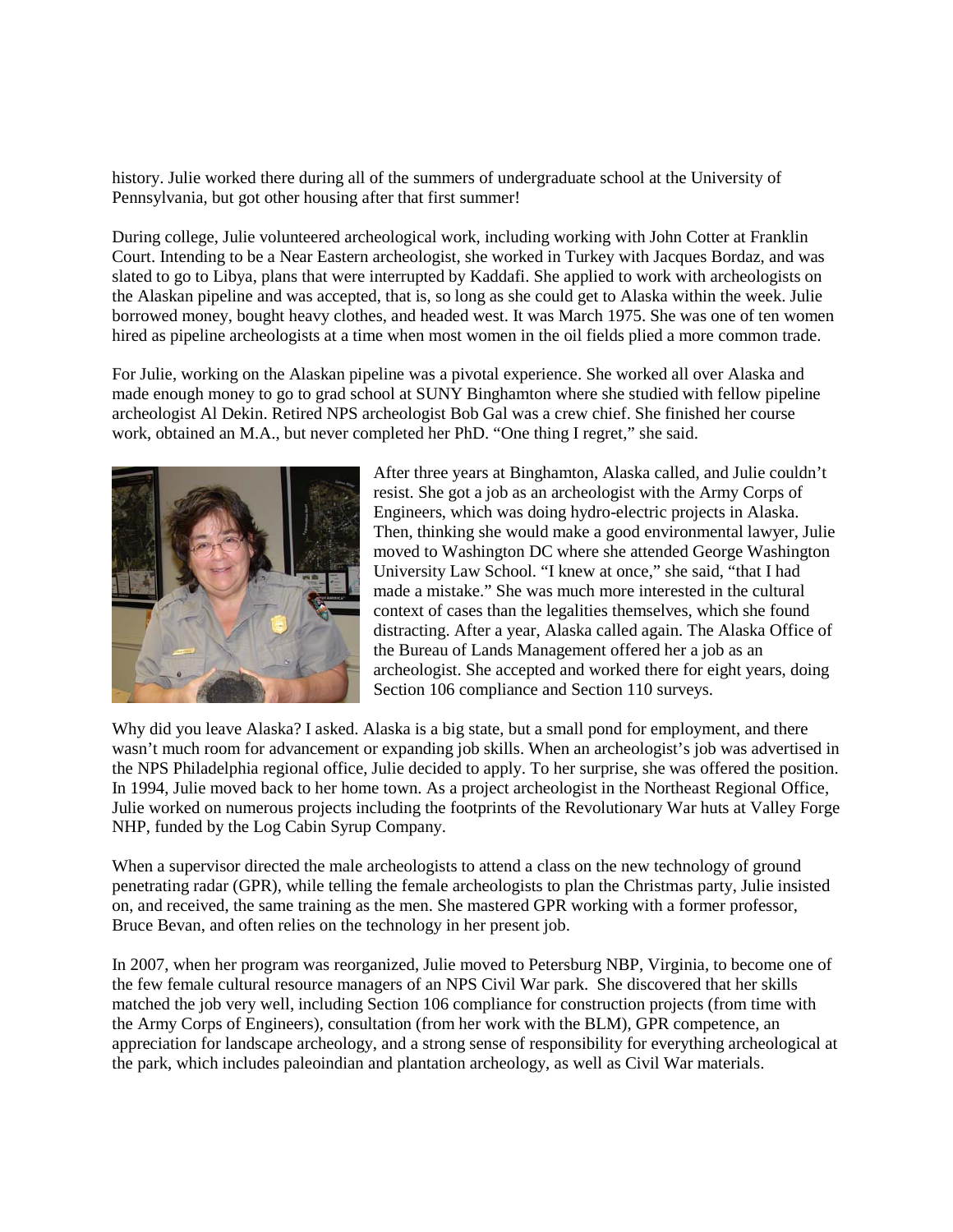Recently, she has overseen archeological data recovery related to a project to stabilize an undercut bluff at City Point that was threatening the headquarters of General Ulysses S. Grant. She is involved in the park effort to restore damaged and defaced headstones at the Poplar Grove National Cemetery, and her research revealed that there were a number of Native American burials. She reached out to contact descendants and has since established working relationships between the park and tribal members. She is currently applying the new technology of LiDAR (Light Detection and Ranging) to systematically identify undocumented archeological resources within the park.

Julie's advice to young people starting out in Federal archeology today:

- Finish your degree. Otherwise that unfinished business will always bother you!
- If a position appeals to you, apply for it! You don't know the backstory, and you just might have all the skills, they are looking for.
- Federal archeologists need to be generalists in terms of subject matter and technologies. Feed your curiosity, keep an open mind, and grow your skill sets!
- Don't hoard your data! Get it out there where people can use it. The more people interested in learning, the more we all learn.

Through dogged persistence and a refusal to be pigeonholed, Julie Steele has carved out a rewarding career for herself and helped create opportunities for others in the field of NPS archeology.

Thanks for talking to us, Julie!

### **Utah County Wants ATV Road Through Archeological District**

Nearly a decade ago, two Utah men built an illegal ATV trail through Recapture Canyon, on BLM land, damaging ancient cooking structures, rock walls and other priceless artifacts. Kenneth James Brown, 70, and Daniel Lee Felstead, 41, of Blanding, built the ATV trail in 2005, which involved cutting old-growth juniper trees; moving stones; and installing rock cribbing, drainage pipes, and a wooden bridge. In 2011, they were fined \$35,000. The BLM shut down the trail in 2007 to prevent further damage.

Today, the agency is considering a plan to designate the southeast Utah canyon as an official motorized route, setting off a vigorous debate over balancing protection and promotion of American Indian sites on public lands. The agency this spring is expected to release an environmental assessment on the proposed 14-mile trail, which would traverse one of the most archeologically rich counties in the nation.

San Juan County submitted the right-of-way application in late 2012, arguing it could promote economic development in nearby Blanding while reducing the threat of improvised trails. But archeologists, conservation groups, and the Hopi Tribe said the BLM should reject the proposal, arguing it would reward the trail builders and increase the risk of vandalism because the riverine canyon is currently accessible only by foot or horse.

Known as a "mini Mesa Verde," the canyon contains an unusually dense collection of Ancestral Puebloan sites, including ceramic hearths, storage cisterns, cliff habitations, ceremonial kivas and ancient trash heaps -- evidence of a resident population. It also includes the remnants of old stock corrals and a woodframed house from as recent as the mid-20th century.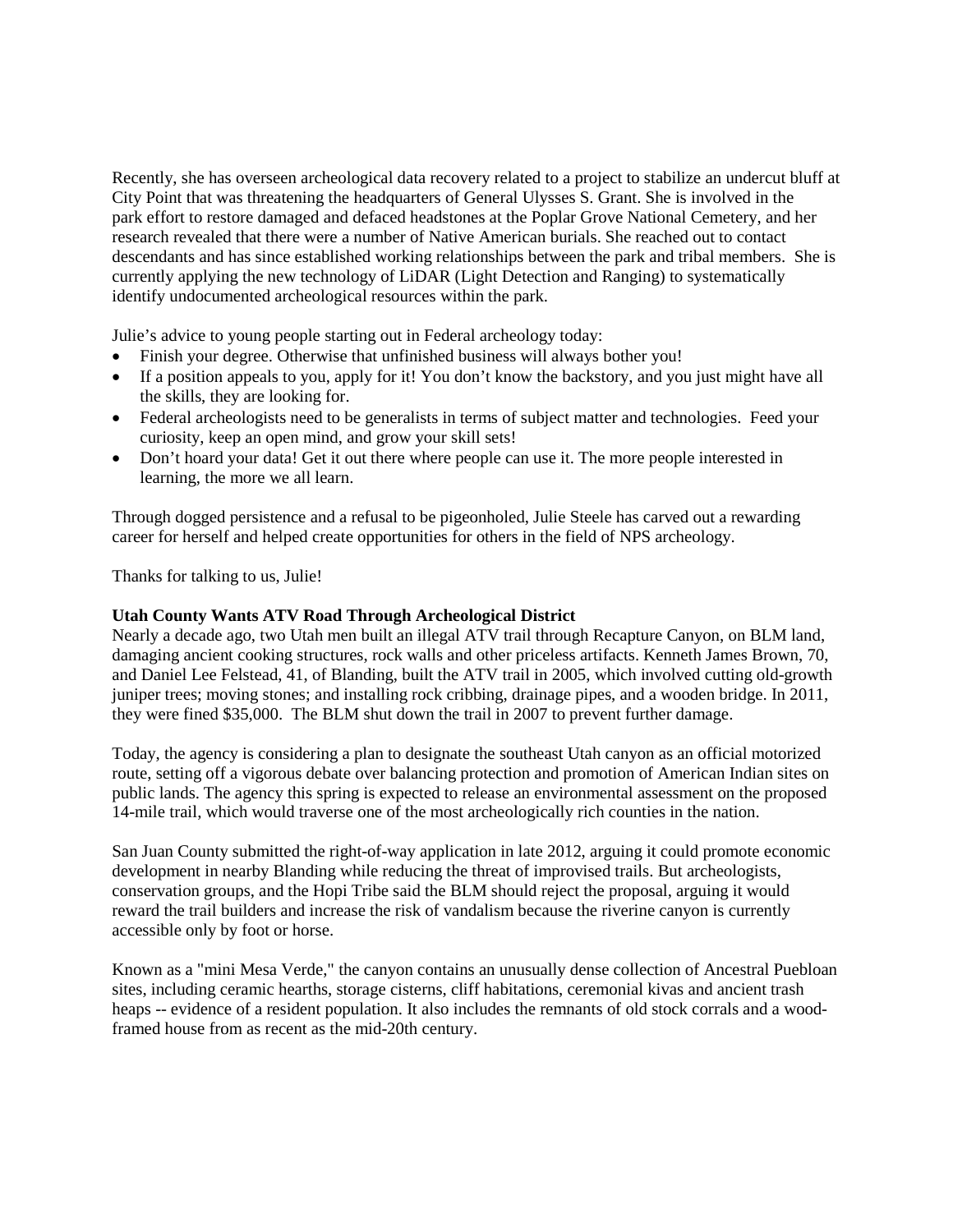A study commissioned by the BLM found the trail builders had caused more than \$300,000 in archeological damage that would cost the agency more than \$90,000 to restore and repair, but the real damage could not be quantified. "The unauthorized ATV activity has permanently and significantly diminished the cultural heritage value of the archaeological resources at these sites to Native Americans and the American public as a whole, as well as their scientific value to archaeologists," said the report. According to the 2007 study, potential impacts from ATV access include wood cutting, vegetation and soil damage, or looting. Archeological site in Recapture Canyon.



Photo by Andrew Gulliford.

BLM in 2008 issued a resource management plan barring future ATV use in the canyon, while allowing 2,820 miles for motorized recreation elsewhere. Critics of the Recapture trail say there are ample places for motorized recreation in San Juan. Moreover, Recapture Canyon is "one of those rare canyons" in Utah that contain year-round water flows -- which occur on just 1 percent of BLM lands in Utah -- and cultural resources eligible for the National Register of Historic Places that are not already open to ATVs.

Brian Quigley, assistant field office manager at the BLM, said the agency does not feel that designating the right of way would encourage future illegal trail activity. Sandberg said the ATV trail would be unlikely to increase vandalism and looting because more eyes in the canyon would help deter would-be thieves. Moreover, the application has been revised to avoid one of the most archeologically sensitive southern legs of the canyon.

There is an annual San Juan ATV safari in September with upward of 100 riders, and local businesses would like to see that grow, Sandberg said. If the BLM grants the right of way -- which would likely last 30 years -- conservation groups want to know whether the agency will terminate the route if looting or vandalism occurs or if air or water quality diminishes. As well, they're worried about BLM's law enforcement capacity.

Protection of American Indian sites is a sensitive issue in the Four Corners, where Federal authorities estimate 90 percent of sites have been plundered. In San Juan County, where until the 1920s Blanding residents were paid by the University of Utah to hunt for ancient pots, experts estimate looters have raided most of the county's 28,000 known archeological sites.

The black market for looted artifacts is a chronic problem, according to Federal officials. In 2009, a twoyear multiagency undercover operation in Utah, Colorado and New Mexico involving a wiretapped FBI source recovered 256 native artifacts worth an estimated \$335,685. Two dozen people were charged with theft of U.S. government and tribal property. Some of those deals took place in Blanding.

## *From story by Phil Taylor, Environmental and Energy Publishing*

## **BLM offers \$1,000 for information on archeological looting**

The BLM is offering a \$1,000 reward for information leading to the arrest and conviction of the person or persons responsible for looting archaeological sites on public lands near Dillon, Montana. A ranger and an archeologist recently discovered a large hole that had been excavated at an American Indian archeological site about 10 miles south of Dillon.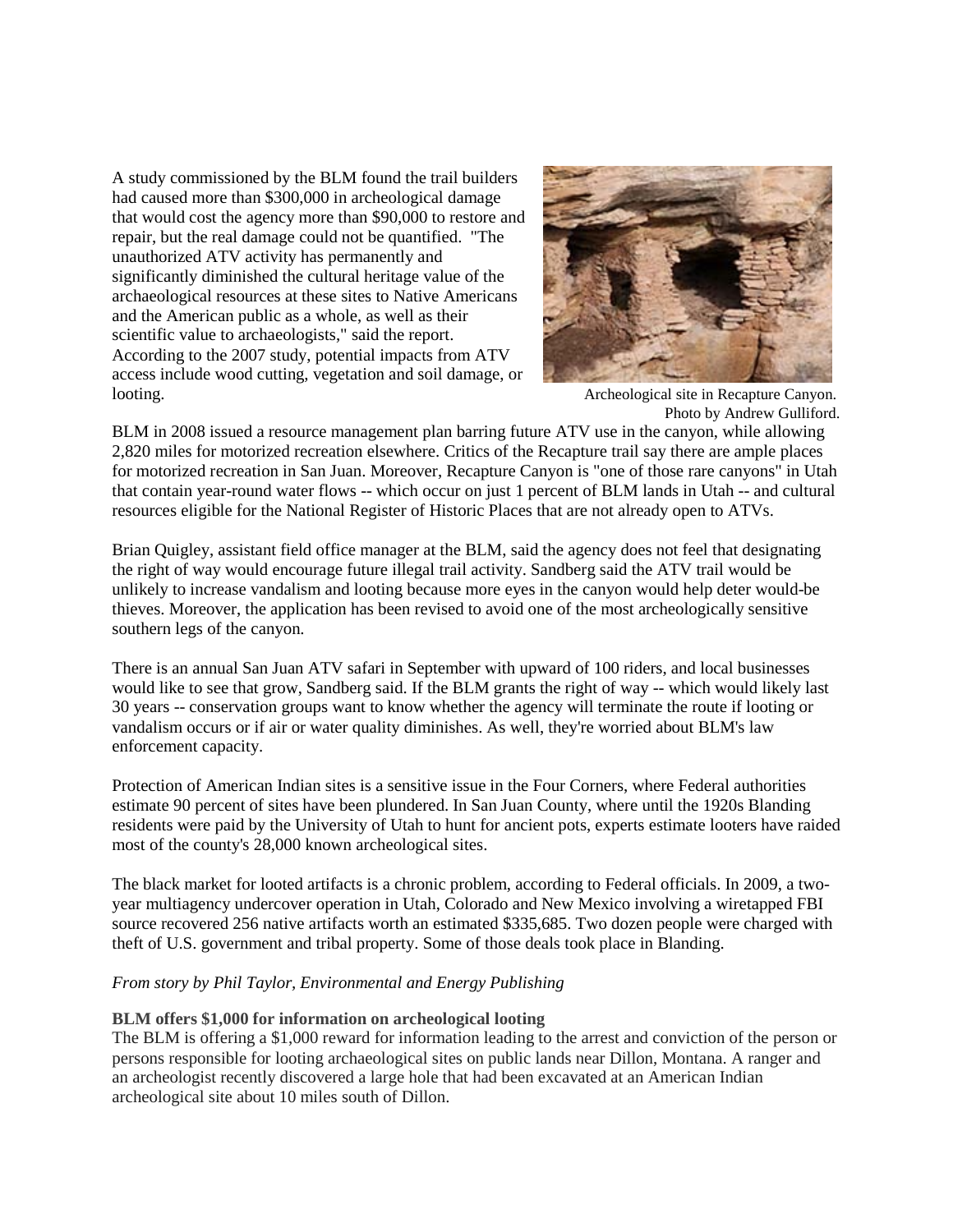Mike Ramirez, a special agent with the BLM's office for law enforcement, is keenly aware that illegal excavation compromises historical sites. "If someone goes in there and starts digging around in an unscientific manner, they've messed up the timeline of anything they found," he said.

The BLM has increased monitoring of such sites following a looting in August 2013 in Beaverhead County. In that case, a ranger apprehended several people stealing projectile points and stone tools.

People with information are asked to contact BLM Dillon Law Enforcement Ranger Cory Manseau at 406-683-8006 or BLM Law Enforcement at 406-896-5010.

#### *By Kelley Christensen, The Montana Standard*

#### **Archeological Resources No Justification for Monument Expansion**

Federal officials are saying "no" to a proposed expansion of Walnut Canyon NM outside Flagstaff, Arizona. The decisions by the NPS and the USFS to forgo expanding the 3,600-acre monument or placing a protected status on the 47-square-mile expansion area have left expansion supporters hoping for congressional action. Federal officials concluded that cultural resources in the proposed expansion area don't meet Federal requirements for significance.

Results of a Federal study were presented to Flagstaff and Coconino County officials who had requested the study in 2002. The area studied touches residential areas and includes several mesas as well as archeological sites and popular areas for rock climbing and other outdoor activities. The study was conducted by the USFS and NPS, and the Museum of Northern. The museum found that there are bountiful cultural resources in the area, but they are not "outstanding examples," as required by the NPS.

"It was determined that the cultural resources do not meet the national significance requirements," said Kayci Cook Collins, superintendent of the Flagstaff Area Monuments. "So that being the case, then the other three criteria are moot because national significance is the most important one."

Most of the proposed expansion area is national forest, but some is state trust land and private property. Designating the Walnut Canyon Study Area as a National Conservation Area would preserve all current activities but protect it from land swaps. The threat of development has become greater as 4,500 homes are being proposed on the study-area boundary.

The current monument, located in pine country east of Flagstaff, includes a trail for viewing cliff homes inside Walnut Canyon.

#### **Virginia Tribe to be First Federally Recognized in State**

After more than three decades, the Pamunkey Indian Tribe is just a few steps away from becoming the first federally-recognized tribe in the Common-wealth of Virginia. Chief Kevin Brown and the Pamunkey Tribal Council have received a proposed finding from Kevin Washburn, BIA Assistant Secretary, to grant the tribe the Federal recognition they seek.

The Pamunkey Indian Tribe is one of two tribes in Virginia, along with the Mattaponi, who have members living on state reservations. The tribe still honors a treaty originally made with Great Britain in 1646, delivering deer and wild game to the governor of Virginia in an annual tribute ceremony.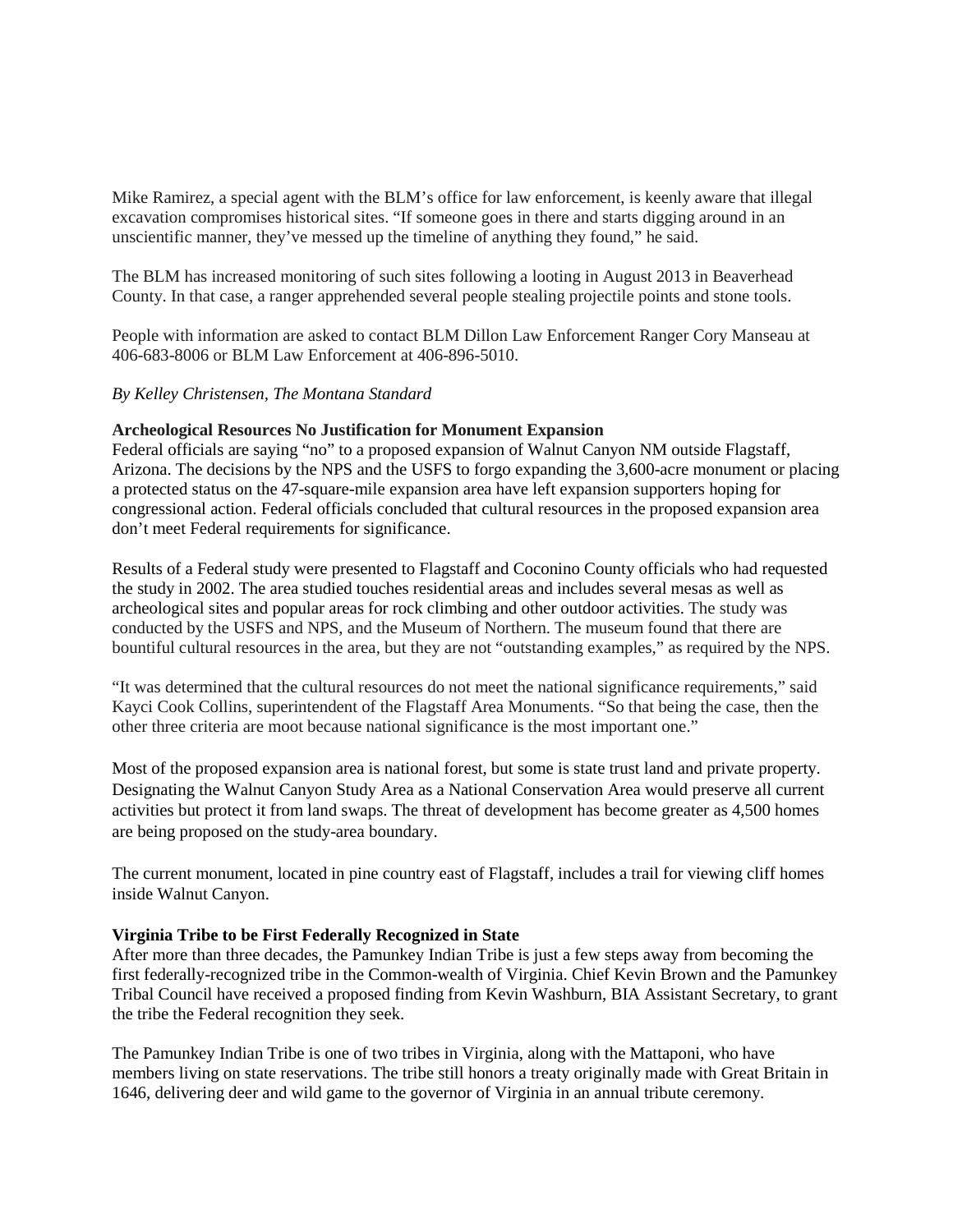The tribe's Federal acknowledgement effort began around 1980. Clear documentation for the tribe's unbroken existence and relation to the original Pamunkey people had to be collected to make a strong case. Researchers set out to prove that the Pamunkey tribe is a free-standing entity that has been in existence since the earliest contact with English settlers. The tribe had met with Captain John Smith during his first visit to Virginia in 1607. Some of the earliest documents recovered by the tribe's researchers were collected over the course of four research trips to England.

Other Virginia tribes, including the Monacan, Nansemond, Rappahannock, Upper Mattaponi, East Chickahominy and Chickahominy, have sought Federal recognition through an act of Congress. Pamunkey tribe members were approached to participate in that effort but were already more than a decade into their research for the traditional application process through the Office of Federal Acknowledgement. Federal acknowledgement means the U.S. government recognizes the Pamunkey tribe's government as an official entity with which it can do official business, opening up the possibility for grants, loans, emergency assistance and other services and programs.

The Pamunkey tribe is small, with 203 members as of October 2012, 60 of whom live on the reservation, but tribe members and interested scholars will enjoy the fruits of the federal recognition research for years to come: the Pamunkey tribe plans to establish a library with the historical and genealogical documentation gathered as part of the effort to gain Federal recognition.

## *From story by Jodi Deal, The Mechanicsville Local*

## **FCC Proposes Alternative to Section 106 for Positive Train Control System**

The Federal Communications Commission (FCC) proposes to license a series of 20,000 wayside poles to be constructed by freight and passenger railroad companies that will serve as Positive Train Control Systems (PTC) that the Rail Safety Improvement Act of 2008 requires to be operational by 2015. Each of the wayside poles, erected at 1-3 mile intervals on the railroad right of way, consists of a 25 to 65-foot tall metal pole equipped with a wireless radio receiver/ transmitter. The poles' foundation will range from 5- 15 feet in depth, depending on site conditions, and from 12-15 inches in diameter.

In addition to wayside poles, the railroads will install an estimated 3-4,000 additional antenna to serve as base stations. These base stations will, in most instances, be located farther away from the track, and at 100-150 feet above ground level. The PTC Systems will be able to control or stop a train to prevent derailments and collisions should the operator be responsive.

The FCC chose an alternative to the standard four-step NHPA Section 106 compliance procedure called Program Comment. Alternative compliance procedures allow agencies to meet Section 106 obligations using a process that is tailored to their mission and needs. A Federal agency may request a Program Comment from the Advisory Council on Historic Preservation (Advisory Council) in lieu of case-by-case review. The benefit of a Program Comment is that it allows a Federal agency to comply with Section 106 in an efficient and targeted manner for a specific category of undertakings.

An agency official may request the [Advisory] Council to comment on a category of undertakings in lieu of conducting individual reviews under 800.4 through 800.6. The Council may provide program comments at its own initiative (CFR 800.14(e).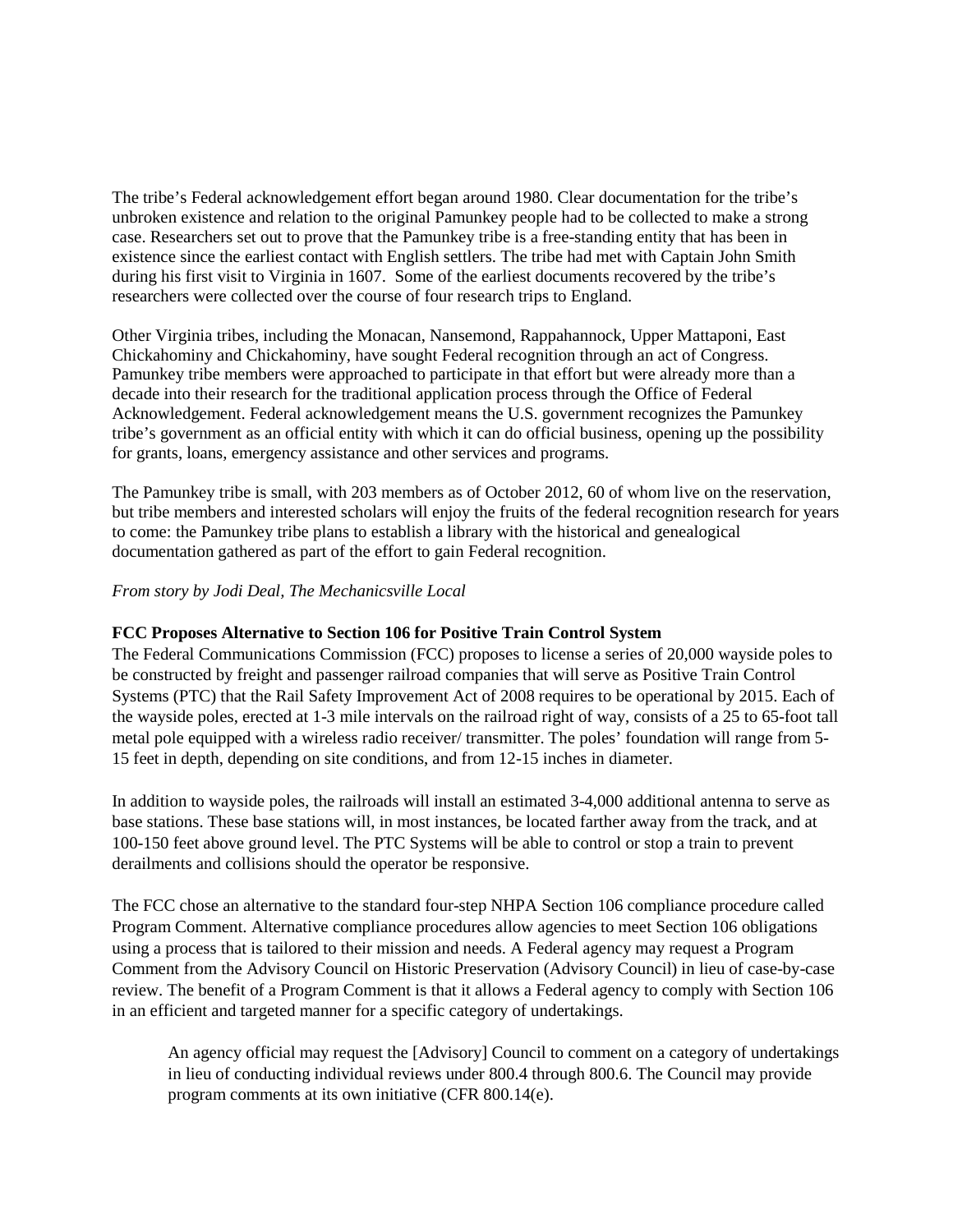An important distinction about 800.14(e) Program Comment is that there will be no review of individual cases. The review will be of the program comment itself, which will be applied to a category of undertakings. The FCC has requested that the Council endorse special procedures for installation of the PTC wayside poles, in order to allow railroads to complete construction by the Congressional deadline.

The FCC has invited comments from Federal agencies, Indian tribes, and other interested parties on the proposed Program Comment. Within 45 days of receiving the Program Comment from the FCC, the Advisory Council will respond to the agency. The Council may comment on the proposed agency comment that will be taken into account when the FCC oversees the activities addressed by the Program Comment; or declines to comment, in which case the FCC must comply with the standard 4-step review process used in Section 106 compliance.

## **New Yorker Publishes Article about Valley Fever**

Valley fever (coccidioidomycosis) has long been a professional hazard for archeologists, especially researchers in the Southwest. Traditionally restricted to a relatively small sector of the American population (people in occupations in close contact with soil such as farmers, ranchers, oil field workers, and archeologists), the disease did not attract much research attention. A recent upsurge in diagnosed cases, however, has prompted more study, reports Dana Goodyear in her article *Death Dust: the valleyfever menace* in the January 20, 2014, *New Yorker*.



Recent research suggests that increased dust storms moving across areas denuded for construction projects introduce spores of the fungus *Coccidioides immitis* into the air, where they can be inhaled. Only 40 percent of people infected show symptoms – fever, cough, and exhaustion that can be hard to distinguish from the flu. In a small percentage, however, long term debilitation or death can occur. Elderly and immune-compromised people; pregnant women; and people of non-European biological origin (African Americans and Filipinos have been identified as disproportionately vulnerable) are most susceptible to the disease.

The NPS Office of Public Health, with assistance from the Archeology Program, has developed a brochure about valley fever specifically for archeologists. It discusses symptoms of the disease, ways that it is contracted, and offers practical advice for avoiding the disease while conducting excavations.

A copy of the brochure is available at [http://www.nps.gov/public\\_health/info/factsheets/fs\\_valleyfever.htm.](http://www.nps.gov/public_health/info/factsheets/fs_valleyfever.htm)

To read Goodyear's article, go to [http://www.newyorker.com/reporting/2014/01/20/140120fa\\_fact\\_goodyear](http://www.newyorker.com/reporting/2014/01/20/140120fa_fact_goodyear)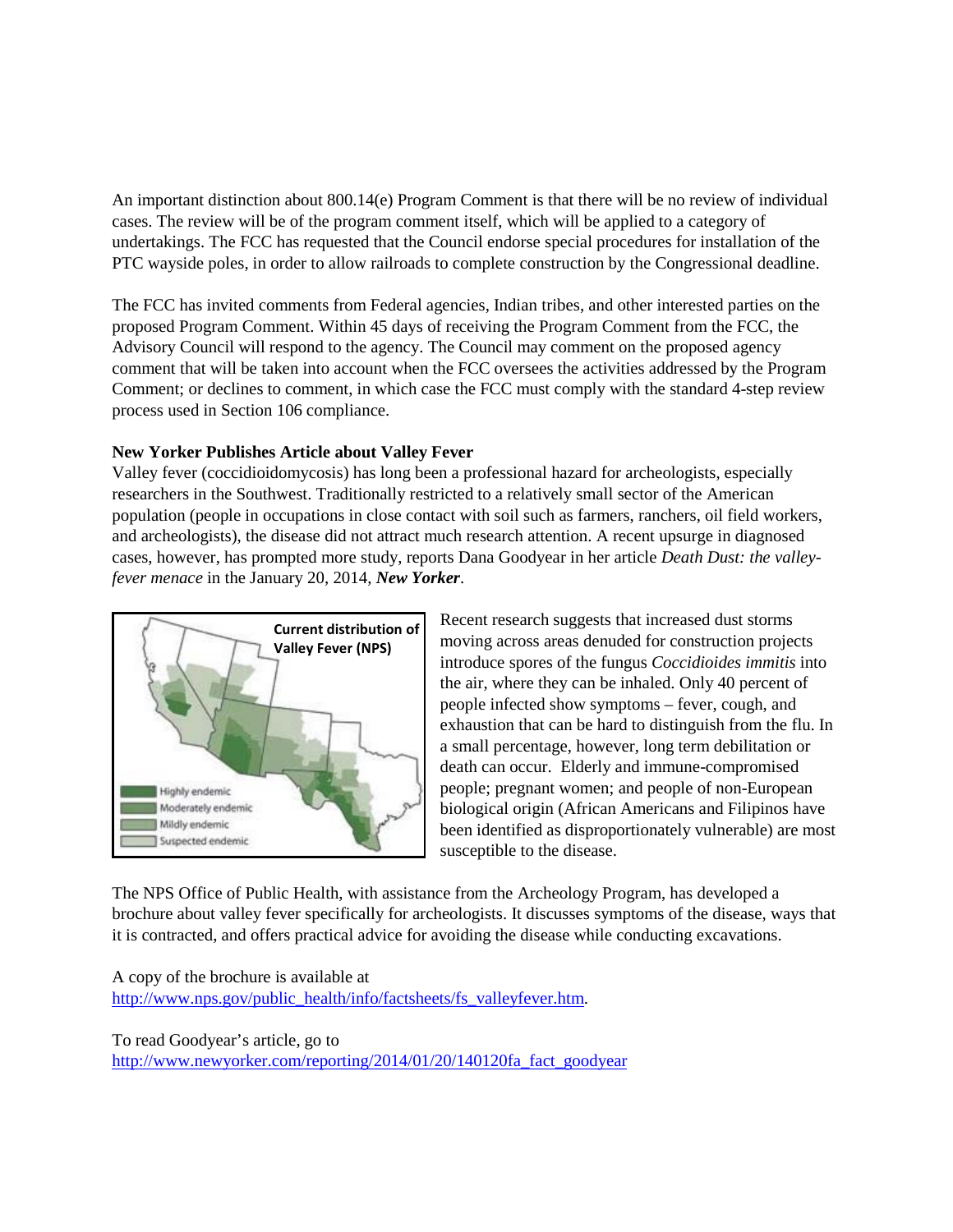**Preserving history: \$4.3M OK'd for NPS artifacts storage facility in Townsend, Tennessee** The NPS Joint Curatorial Collection Facility planned to be built next to the Great Smoky Mountain Heritage Center in Townsend, Tennessee, is a go! The DOI has approved the use of existing NPS funds in conjunction with private donations from Friends of the Smokies and the Great Smoky Mountains National Park Association.

The total cost for funding the facility is \$4.3 million, with about \$2.3 million coming from private donations. The facility will be located on a 1.6-acre parcel adjacent to the Heritage Center. The land is currently owned by the Heritage Center, but will be donated to the NPS before any construction would take place. The facility will be owned and operated by the NPS.



Artist's Rendition of the new NPS Joint Curatorial Collection Facility, Townsend, Tennassee

The facility will preserve 422,000 historical artifacts and 450,000 archival records, including land record, oral histories, historic photos and park operating records; and items such as clothing, vintage weapons, logging-era equipment, farm tools and other objects from people living on the farmsteads of the Southern Appalachians in pre-park days. The archival collections will also include President Andrew Johnson's presidential papers.

In addition to the Great Smoky Mountains NP, other Federal park and recreation areas will be able to make use of the new joint facility, including the Andrew Johnson NHS, Big South Fork NRRA, Cumberland Gap NHS and Obed Wild and Scenic River. These sites currently house artifacts and records in facilities that do not meet NPS standards for physical security or environmental controls to protect them from mold, insects and fire.

# *By Joel Davis, The Daily Times*

# **Fort Vancouver National Historic Site Offers Field School**

The NPS, Portland State University, and Washington State University Vancouver are offering a field school in historical archeology at Fort Vancouver NHS. The site is an unparalleled archeological laboratory, comprising the remains of Fort Vancouver, the ca.1825-1860 regional headquarters and supply depot for the Hudson's Bay Company, and Vancouver Barracks, the first (ca. 1849-2010) permanent U.S. Army post in the Pacific Northwest.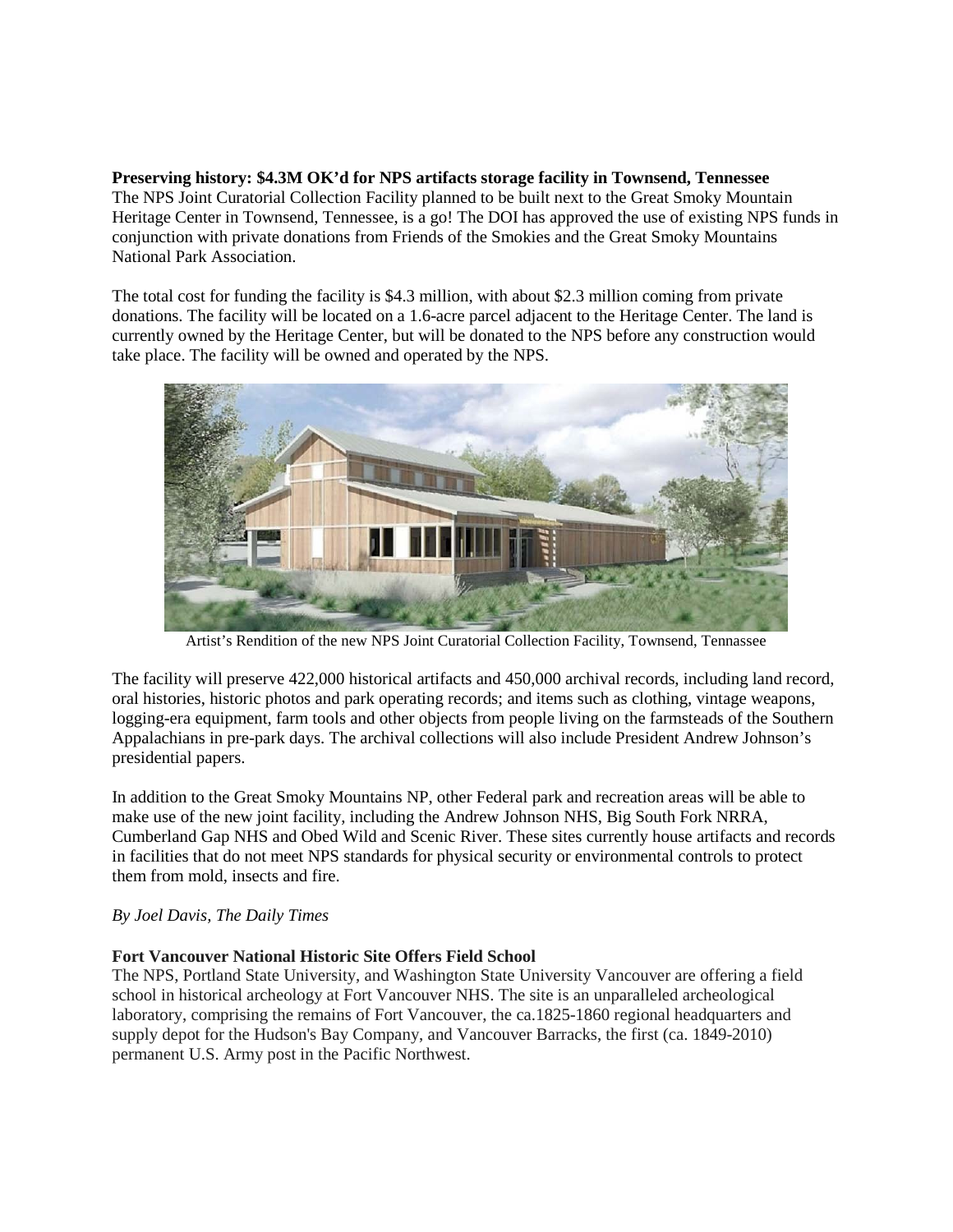The 2014 field school will continue a multi-year exploration of the multicultural Village ("Kanaka Village"), the largest settlement in the Pacific Northwest ca. 1829-1845. Residents included Native Hawaiians, the Métis, and people of many different American Indian tribes. Later, the village was the site of the Quartermaster's Depot, part of the World War I Spruce Mill, which cut aviation-grade spruce for America's war effort, and a barracks and training compound for the Civilian Conservation Corps (CCC).

The field school will explore these sites and continue to collect data on the Old City Cemetery, one of the oldest cemeteries in Vancouver, Washington. The project is collecting baseline information on headstone condition, and their styles, decorations, and inscriptions to help in its future preservation. The program features historical archeology method and theory. Students will participate in all aspects of field and laboratory work. The field school will also provide a unique research context to deploy mobile information technology in a variety of field situations while providing a means to expand use of mobile devices in heritage preservation.

For more information and an application: <http://go.usa.gov/Bdmz>

# **Projects in Parks: High Alpine Lakeside Villages and Rock Art in the Brooks Range, Alaska**

*By* Scott Shirar, Jeff Rasic, and Eric Carlson

Archeologists from the University of Alaska Museum and the NPS recently conducted work at a unique set of three prehistoric lakeside village sites in northwestern Alaska. The sites are marked by dense concentrations of house and storage features and caribou hunting facilities that are likely associated with ancestral Inupiat groups. The sites also contain large, rock-lined communal structures (qargit), and dozens of petroglyphs. Together, the qargit and petroglyphs are a completely unique habitation site type for Alaska. It is clear that something special occurred at these places many centuries ago.

To read the full report (after March 1, please), go to <http://www.nps.gov/archeology/sites/npSites/noatakVillages.htm>

**Slightly Off-Topic: Winter builds rare icy path to ice caves at Apostle Islands National Lakeshore** Crowds of people are flocking to Apostle Islands NL to trek on a frozen-over Lake Superior to dramatic ice caves accessible on foot for the first time in several years, courtesy of the long frigid winter. The ice caves on Superior's shoreline are carved out of sandstone by waves from the lake and derive their name from the icy freeze in winter that makes them glisten with hoar frost, icicles and ice formations.

Reachable in warm weather by boat, the caves are accessible in winter only by walking across ice when it is thick and stable enough. About 35,000 people (!) have hiked the more than 1 mile route across the ice since officials declared the ice a "low risk" on January 15, park spokeswoman Julie Van Stappen said. It has been five years since the ice caves were last reachable in the winter. The round-trip trek to the caves can take three hours or more over a well-packed and slippery path with little cover to break the sometimes fierce winds. It's been five years since the ice has been thick enough for hikers to safely reach the caves.